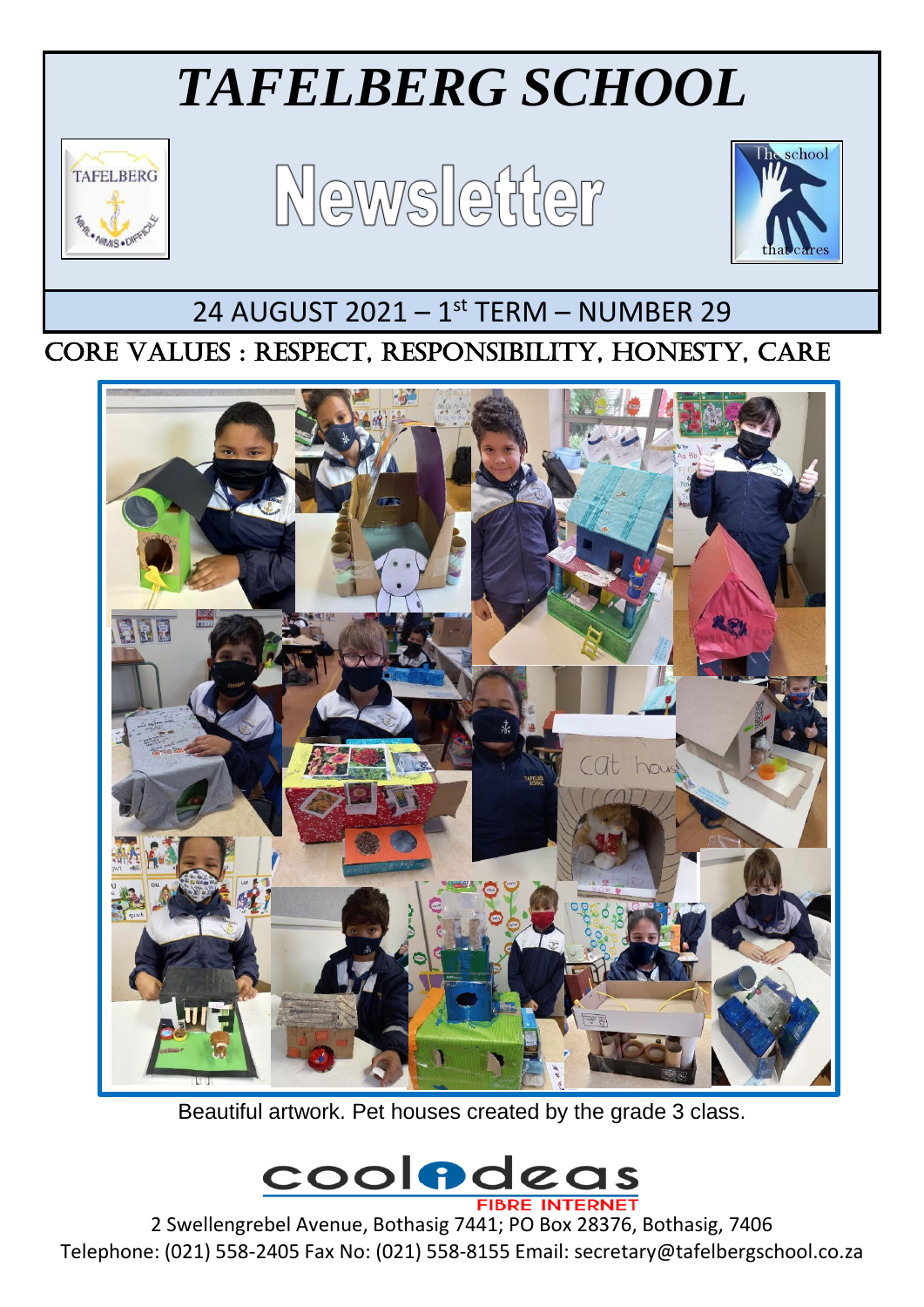#### Dear parent / guardian

The school year is entering its final phase, and as such many administrative tasks need now to be concluded, one being the 2022 school budget. We are thus busy with preparing the budget and the proposed school fee increase for 2022. All schools have taken a significant "hit" with regard to school fee collections, and we are no exception. Next year government funding will not increase significantly (if at all) and there will no doubt be no further assistance to schools with regard to SGB posts. Thus the role and work of the PTA in raising much-needed funds to help offset expenses, is very important as their efforts will directly affect the amount by which fees will be increased. In this regard we must thank the PTA for their fundraising efforts, and the SGB for keeping fee increases reasonable during these times, and for the astute manner in which they have managed the school's finances. I expect that once again they will manage to keep fee increases to a minimum, while not compromising the quality of teaching and learning, and safety, at our school.

#### **NB INFORMATION**



#### **1. NB Dates 2021**

30 Aug **Parent-teacher meeting**: Grades 7 – 9 from 6pm to 8pm in the hall 31 Aug **Parent-teacher meeting**: Grades 10 – 12 from 6pm to 8pm in the hall 3 Sept *Casual Day* – get your stickers now and avoid the rush 6-10 Sept Textbook check 6 Sept Matric **NSC final LO** examination 13-29 Sept **Gr12 Matric Trial (Mock**) examination 7 Sept **Early school closing** @ 1:15join 13-23 Sept Term 3 Test Series for **Grades 1-6** 21-29 Sept Term 3 Test Series for **Grades 7 – 11**

#### **2. School fees 2021**

Tafelberg is a Section 21 fee-paying school, and the SA Schools Act thus places a duty on the SGB to collect such school fees from all parents as agreed upon at the parent AGM. The Budget and school fees for 2021 were voted on at the parent AGM on 18 November 2020. The Budget and school fee increase was tabled and accepted by unanimous parent vote at the AGM, as were certain school policies.

| <b>TIER</b>         | <b>FEE PER MONTH</b><br>$(11$ months) | <b>FEE: ANNUAL AMOUNT</b> |
|---------------------|---------------------------------------|---------------------------|
| Grade 1             | R <sub>2</sub> 100-00                 | R23 100-00                |
| 2. Grades $2 - 4$   | R <sub>2</sub> 060-00                 | R22 660-00                |
| 3. Grades $5-9$     | R1 900-00                             | R <sub>20</sub> 900-00    |
| 4. Grades $10 - 12$ | R <sub>2</sub> 060-00                 | R22 660-00                |

- First Debit Order run :  $1<sup>st</sup>$  working day of each month
- Fees are paid over 11 months, starting January 2021 (for 2021 fees only)
- Exemptions and non-payment of fees are dealt with as per legislation and school policy
- All enquiries regarding payment of school fees and exemptions must be directed only to Mrs M Vicentini @ 021 558 2405 or [bursar@tafelbergschool.co.za](mailto:bursar@tafelbergschool.co.za)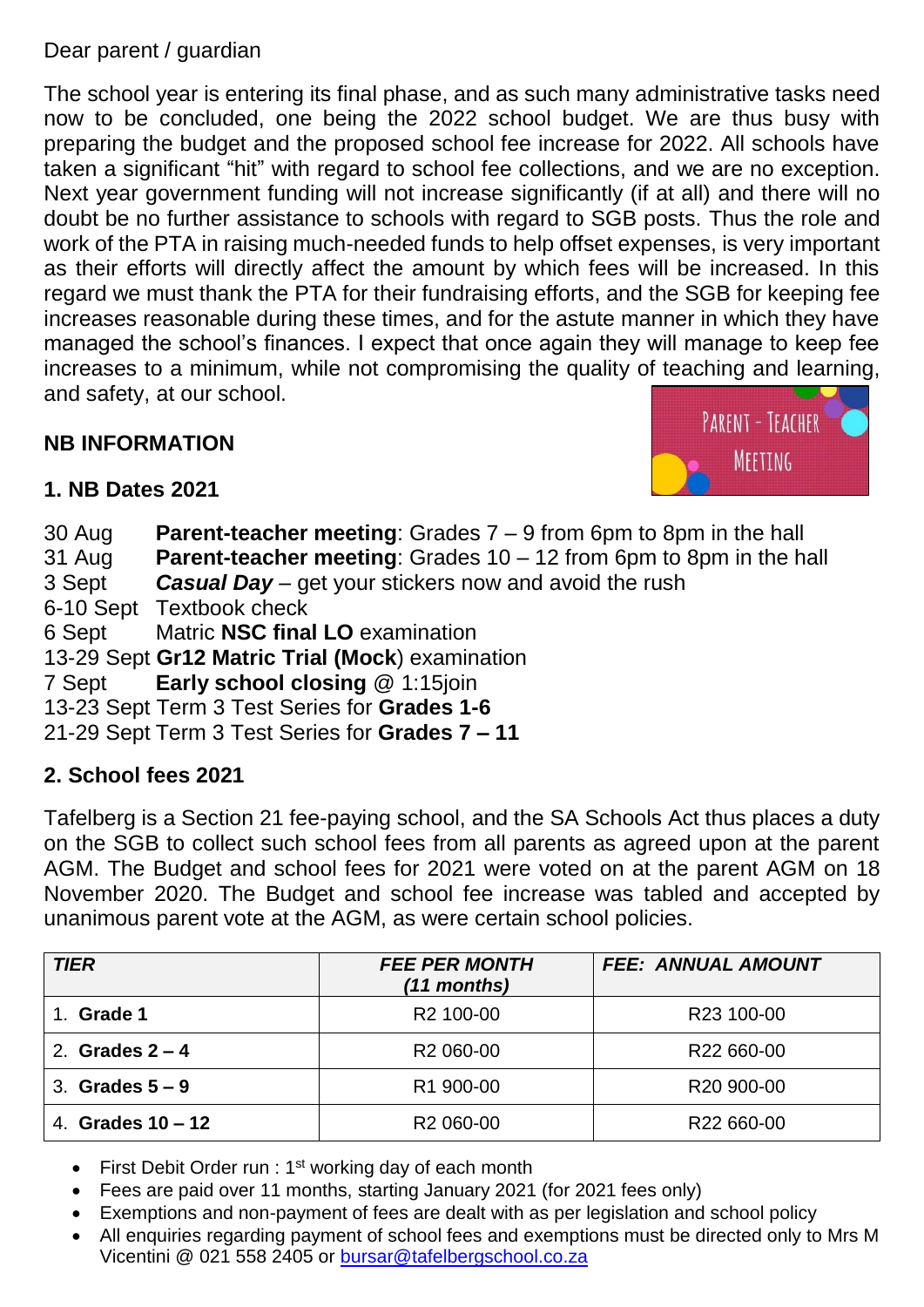#### **GENERAL NEWS**

#### **1. PTA**



Please support your PTA. This dedicated group of moms and dads perform a very important function in our school. Without their support and fundraising, next year's school fee increases may have to be greater than we wish for. The funds they raise helps to keep increases at reasonable levels.

- Reminder 3 Sept "Casual Day" stickers are available from the class teacher at R20 each. All queries can be sent to [leigh-ann@stokell.co.za](mailto:leigh-ann@stokell.co.za) or 082 927 2544. By purchasing a sticker you will not only be supporting a worthy cause but also assisting the PTA raise much-needed funds.
- Please continue to support the small-change fundraiser … every cent donated contributes to its success.
- Furthermore, keep swiping your MySchool and Makro cards at all participating stores – it costs you nothing but raises much-needed funds for your school.

I again appeal, especially to the new parents, to join the PTA and give back to your school, which does much for your child. We need new parents as many of our longserving parents have to "retire" as their children matriculate.

#### **2. Term 3 School-Based Assessments (Test Series)**

- The SBA program has been finalised and together with the "What to Study" guide, will be handed to learners. The documents will also be made available on our website. Please ensure your child prepares properly for these important assessments, and arrive on the day the assessment is scheduled.
- The matrics, especially, must ensure they have a study program and that they follow it consistently. Furthermore, they need to attend any extra classes organised by the individual teachers, as and when required.

#### **3. Sport**

We want our learners to be active and, therefore, sport practices have resumed. For safety reasons we will not play matches this term. Please encourage your child to come to practices, and assist with transport arrangements.

| Soccer boys    | Gr $3 - 12$ | Thursdays $3pm - 4pm$ |
|----------------|-------------|-----------------------|
| Soccer girls   | $Gr 7 - 12$ | Thursdays $3pm - 4pm$ |
| l Cricket      | Gr $7 - 12$ | Thursdays $3pm - 4pm$ |
| <b>Netball</b> | Gr $3 - 12$ | Thursdays 3pm - 4pm   |
| Fly-fishing    | Gr $3 - 12$ | Thursdays $3pm - 4pm$ |

#### **4. Covid update**

As at the time of this Newsletter, we have no staff who have tested covid pos+ or are in self-isolation. We have 8 learners in various grades in self-isolation due to covid pos+ family members.